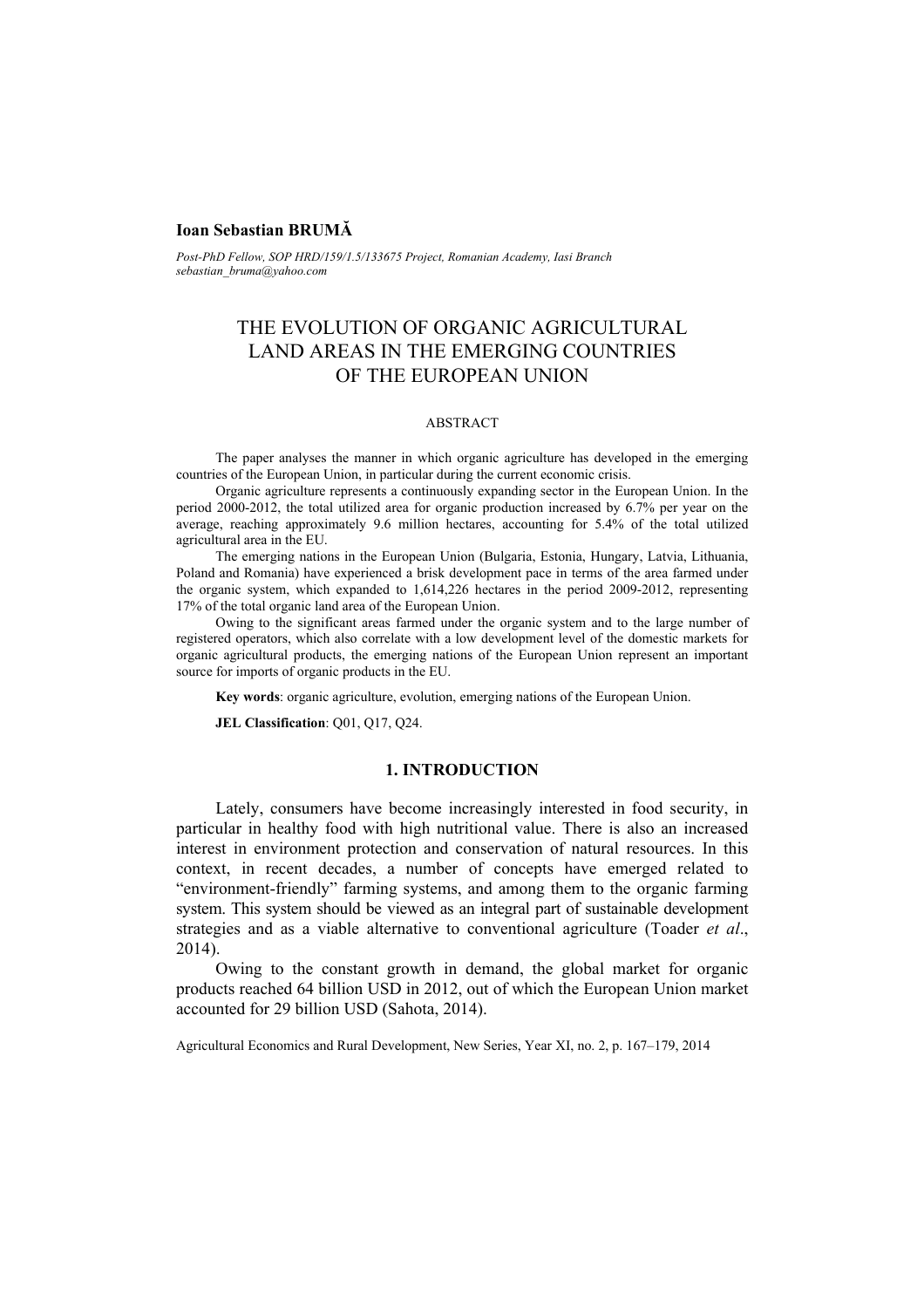In the period 2000-2012, the total area utilized for organic production in the EU countries grew by 6.7% per year on the average, reaching about 10 million hectares, which accounts for 5.6% of the total utilized agricultural area in the EU (Willer, 2014).

In 2012, the International Monetary Fund ranked Bulgaria, Estonia, Hungary, Latvia, Lithuania, Poland and Romania as emerging economies in the European Union (IMF, 2012). The domestic market for the sale of organic products is very limited in these countries, as most organic products produced in these countries are exported.

As regards the areas under organic farming, these countries have experienced a brisk pace of development in the period 2009-2012, reaching 1,614,226 hectares (EUROSTAT), which accounted for 17% of the total organic land area in the European Union.

## **2. STATE OF KNOWLEDGE**

The scientific research on organic farming systems for various crop species goes back to the 1930s, yet the first signs of acknowledgment of the production and commercial activity dates back to 1980, when organic farming was recognized both by the market and by governments and national and international bodies. The literature in the field includes a series of research papers that present the findings of economic research focusing on the organic farming sector.

Drawing on studies from the UK, USA, Canada, Australia, Germany, Denmark and Switzerland, the reputed researchers N. H. Lampkin and S. Padel published the book *The Economics of Organic Farming: An International Perspective* in the year 1994, providing for the first comprehensive international analyses of the economic aspects of organic farming.

Since the year 2000, FiBL and IFOAM have been implementing a joint research project, publishing the directory "*The World of Organic Agriculture*", a report coordinated by the distinguished researcher Dr. Helga Willer. This publication, in addition to statistical data collected as part of the study on organic agriculture worldwide, provides information on recent developments and trends in organic farming.

Organic farming in the emerging countries of the European Union is not distinctly examined in published research papers.

## **3. MATERIAL AND METHOD**

The paper analyses the evolution of the land area farmed under the organic farming rules and principles in the emerging countries of the European Union.

The working methodology was the in-depth review of published scientific papers, available international statistical data and the EU programmatic documents related to organic farming.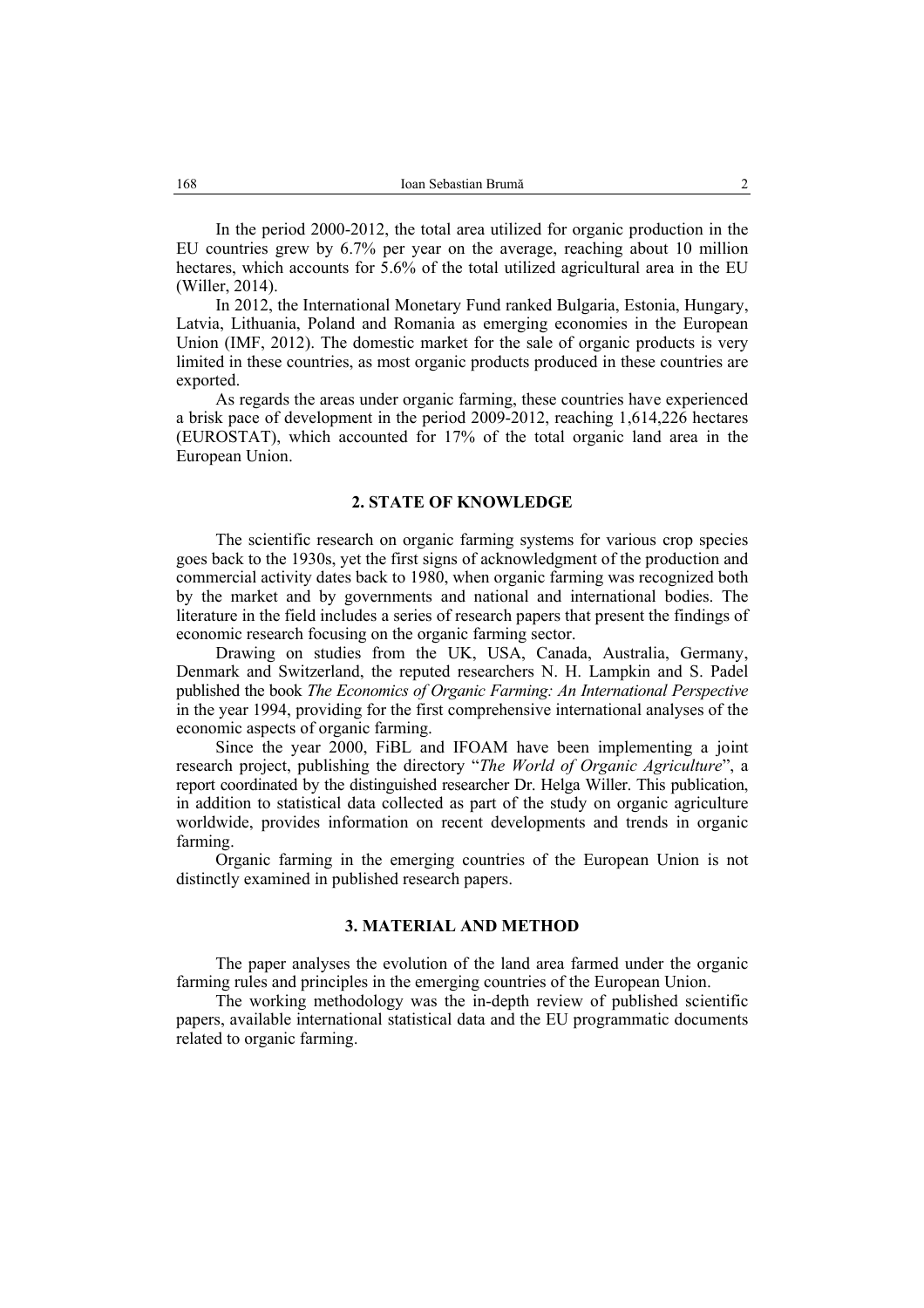The methodological system used for processing the collected information drew on methods and procedures based on literature review and international and national statistics.

In order to ensure the appropriate and most effective use of currently available information on organic agriculture, the technique used, in particular, was the indirect research, i.e. documentation, which consists of consulting various research papers, documents provided by various institutions, official acts and documents, and the internet collection of information.

The analysis operations *per se* were based on the use of the various research methods, grouped as follows: methods used to determine the extent of the phenomenon (comparison method); methods used to study the structure of the phenomenon by component elements and the interdependence relations among these (division method); methods for the analysis of phenomena typical of a group of homogenous units (statistical grouping method). Given the complexity of the analyzed phenomenon a combination of quantitative and qualitative analysis methods was required for a complete knowledge of findings and for grounding the conclusions.

The calculations were performed using Eurostat databases and statistical information available in the reports "*The World of Organic Agriculture. Statistics and Emerging Trends*", FiBL and IFOAM, published in 2012, 2013 and 2014.

## **4. FINDINGS AND DISCUSSIONS**

Organic farming in the emerging countries of the European Union (Bulgaria, Estonia, Hungary, Latvia, Lithuania, Poland and Romania) is in an early stage of development, despite the fact that the rules and principles of this type of agriculture have been applied since ancient times. From the legislative and institutional standpoint, the organic agriculture sector developed at a fast rate in all the emerging countries of the European Union, national legislations being harmonized with European legislation.

As organic farming is a relatively new sector of the European agri-food economy, the official statistical data are limited. The main indicators specific to organic farming, present in most international databases and in the reports by various specialized forums in this field are the following: organic agricultural land area, the number of registered operators in organic farming (producers, processors and vendors) and the market value of organic agricultural products.

Given that the domestic market for the sale of organic products in the emerging countries in the European Union is particularly underdeveloped, as a result of the low purchasing power, most of the production is exported, mainly to Western EU countries.

In the context of the growing interest of consumers in the European Union for organic food, farmers in Bulgaria, Estonia, Hungary, Latvia, Lithuania, Poland and Romania have begun to shift their attention pn this sector.

The areas farmed under the organic system in these countries have experienced substantial growth and, in view of the fact that agricultural land is less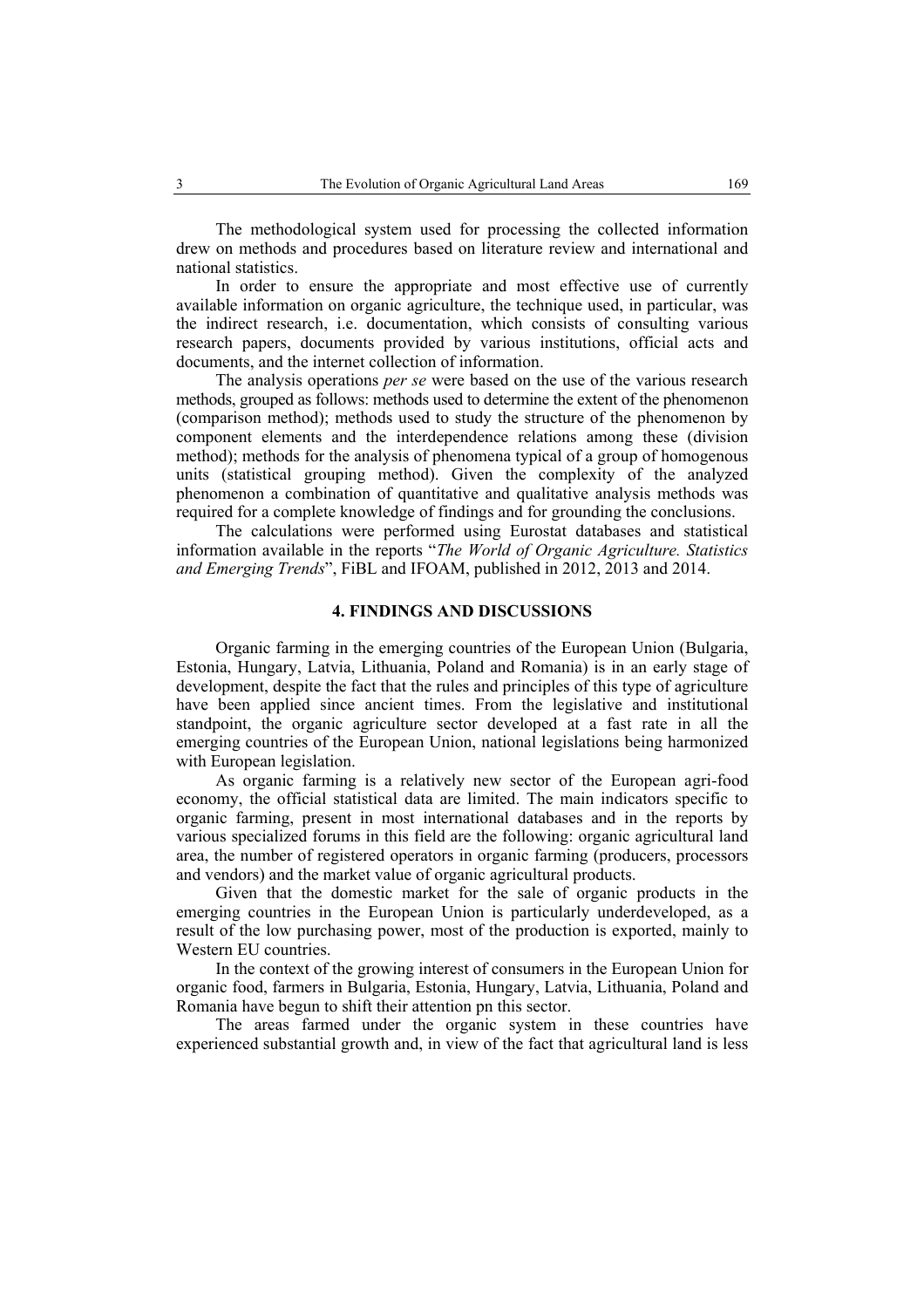polluted with chemical fertilisers and pesticides, the production system applied by small producers is very close to the certified organic system, while the availability of labour in rural area is high and can be leveraged in ecological agriculture.

In all the emerging European Union countries, financial assistance provided to organic producers is substantial and tempting for farmers, which has contributed to the development of the sector.

To be certified as organic, farmed land areas must undergo a process of conversion from conventional farming to organic farming and be inspected by an accredited inspection and certification body. The length of the conversion period varies depending on the type of crops, as follows: two years for annual field crops, three years for perennial crops and plantations, and two years for pastures and fodder crops.

The share of organic, certified and under conversion areas in the total utilized agricultural area (UAA) was on the rise in each EU member state in the period 2009-2012 period (Table 1). Due to the specific characteristic of agriculture in each emerging country, the share of organic land in total utilized agricultural area is different, so that in the year 2012 in Estonia 142,065 ha were organically grown, accounting for 14.9% of the UAA, whereas in Poland 661.956 ha were organically farmed, i.e. 4.6% of the UAA.

| Country   | <b>Variable</b>                               |               | 2009              | 2010    | 2011             | 2012            |
|-----------|-----------------------------------------------|---------------|-------------------|---------|------------------|-----------------|
|           | Share of total organic crop area              | $\frac{0}{0}$ | 0.2               | 0.5     | 0.5              | 0.8             |
| Bulgaria  | Total organic crops area                      | Ha            | 12,320            | 25,647  | 25,022           | 39,138          |
|           | Share of fully converted crop <sup>®</sup>    | $\frac{0}{0}$ | 40                | 49      | 36               | 31              |
|           | Share of crop area under conversion           | $\frac{0}{0}$ | 60                | 51      | 64               | 69              |
|           | Share of total organic crop area <sup>7</sup> | $\frac{0}{0}$ | $\overline{11.0}$ | 12.8    | 14.1             | 14.9            |
| Estonia   | Total organic crops area                      | Ha            | 102,305           | 121,569 | 133,779          | 142,065         |
|           | Share of fully converted crop <sup>®</sup>    | $\frac{0}{0}$ | 74                | 68      | 76               | 84              |
|           | Share of crop area under conversion           | $\frac{0}{0}$ | $\overline{26}$   | 32      | $\overline{24}$  | 16              |
|           | Share of total organic crop area <sup>+</sup> | $\frac{0}{0}$ | 8.7               | 9.2     | 10.1             | 10.6            |
| Latvia    | Total organic crops area                      | Ha            | 160,175           | 166,320 | 184,095          | 195,658         |
|           | Share of fully converted crop                 | $\frac{0}{0}$ | 88                | 85      | 71               | 74              |
|           | Share of crop area under conversion           | $\frac{0}{0}$ | 12                | 15      | 29               | 26              |
|           | Share of total organic crop area <sup>7</sup> | $\frac{0}{0}$ | 4.8               | 5.2     | 5.4              | 5.5             |
| Lithuania | Total organic crops area                      | Ha            | 129,056           | 143,644 | 152,306          | 156,539         |
|           | Share of fully converted crop                 | $\frac{0}{0}$ | 82                | 72      | 65               | 73              |
|           | Share of crop area under conversion           | $\frac{0}{0}$ | 18                | 28      | $\overline{35}$  | $\overline{27}$ |
|           | Share of total organic crop area              | $\frac{0}{0}$ | 2.4               | 2.4     | 2.3              | 2.4             |
| Hungary   | Total organic crops area                      | Ha            | 140,292           | 127,605 | 124,402          | 130,609         |
|           | Share of fully converted crop <sup>®</sup>    | $\frac{0}{0}$ | 79                | 76      | 82               | 81              |
|           | Share of crop area under conversion           |               | 21                | 24      | 18               | 19              |
|           | Share of total organic crop area              | $\frac{0}{0}$ | 2.3               | 3.3     | 4.1              | 4.6             |
| Poland    | Total organic crops area                      | Ha            | 367,062           | 521,970 | 609,412          | 661,956         |
|           | Share of fully converted crop                 | $\frac{0}{0}$ | 60                | 59      | 62               | 69              |
|           | Share of crop area under conversion           | $\frac{0}{0}$ | 40                | 41      | 38               | 31              |
|           | Share of total organic crop area <sup>*</sup> | $\frac{0}{0}$ | 1.2               | 1.3     | $\overline{1.6}$ | 2.1             |
| Romania   | Total organic crops area                      | Ha            | 168,288           | 182,705 | 229,946          | 288,261         |
|           | Share of fully converted crop®                | $\frac{0}{0}$ | 50                | 45      | 42               | 36              |
|           | Share of crop area under conversion           | $\frac{0}{0}$ | 50                | 55      | 58               | 64              |

*Table 1*  Evolution of organic crops area in the emerging countries of the European Union

*Source:* Calculations based on data from EUROSTAT. \*

Share of total organic crop area out of total Utilized Agricultural Area. \*\*Share of fully converted crop area out of total Organic Crops Area. \*\*\*Share of crop area under conversion out of total Organic Crops Area.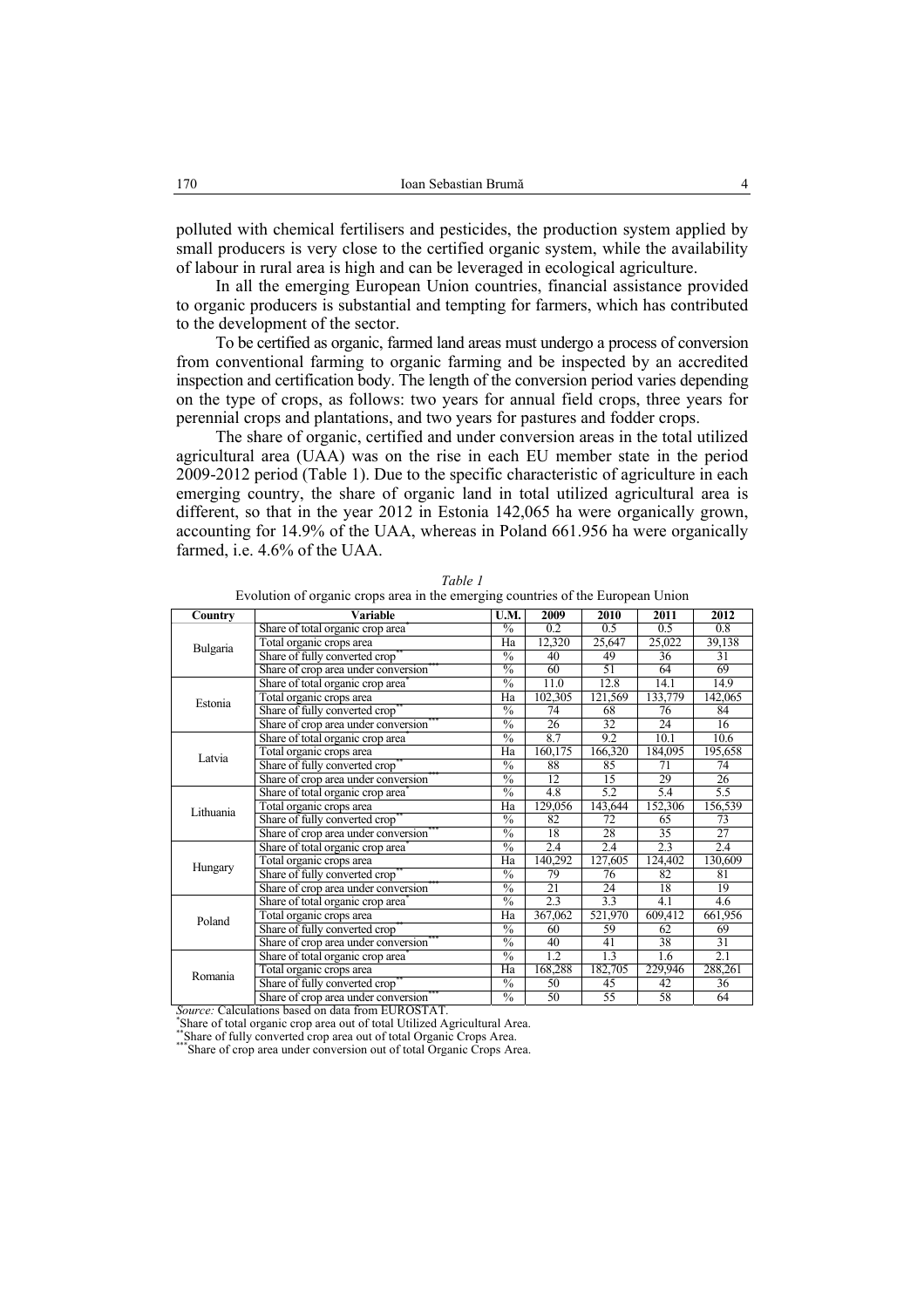In most emerging countries, over 70% of organic agricultural land is certified, being enlarged in the period 2009-2012, which shows that organic farming is becoming a sector in its own right, not merely a circumstantial option.

## **4.1. Organic agriculture in Bulgaria**

Bulgaria enjoys a temperate climate, characterized by cold and humid winters, and warm and dry summers. The landscape is mostly mountainous with lowlands in the north and in the southeast. The total agricultural land area of the country is 3.8 million hectares, out of which 2.5 million ha is arable land. The average size of agricultural holdings in Bulgaria is 24 hectares, most farms bein specialized in one type of activity.

Organic farming is in its early stage of development, the first manifestations of this concept having emerged in 1993 with the establishment of the first organic farm at the Agricultural University of Plovdiv (Apostolov 2012).

The share of organic crops areas in Bulgaria is very low, accounting for only 0.8% of the utilized agricultural area in 2012.

Viewed in dynamics, (Table 2), in the period 2010-2012, one can notice that organic crops areas were stable in 2010 and 2011 for all crops, while in 2012 substantial increases were noticed. The largest share of organic farmland is covered by annual crops; however it is worth noting that perennial plantations have also experienced constant growth.

In the year 2012, the areas under the organic farming system amounted to 93,138 ha, out of which the pasture and forage areas had the largest share in total area, i.e. 58%, followed by cereals with 19%, oilseeds 8% and vineyards with 5%.

Although Bulgaria accounts for the smallest organic crop areas compared to the other emerging countries in the European Union, the country ranks first in terms of the area under vineyards and on the third place after Poland and Romania in terms of the area under fruit trees and shrubs.

| U.M. | 2010   | 2011   | 2012   |
|------|--------|--------|--------|
| Ha.  | 25,647 | 25,022 | 39,138 |
| Ha.  | 5,340  | 6,521  | 7,533  |
| Ha.  | 1,186  | 1,440  | 2,154  |
| Ha.  | 1,285  | 1,455  | 2.058  |
| Ha.  | 1.983  | 2,587  | 3,292  |
| Ha.  | 0      | 106    | 48     |
| Ha.  | 321    | 584    | 1,308  |
| Ha.  | 15,532 | 12.329 | 22,745 |
|      |        |        |        |

*Table 2*  Evolution of organic crop area in Bulgaria, by categories of crops

*Source*: Calculations based on data from Willer *et al*. 2012, 2013, 2014 and EUROSTAT.

It is worth highlighting that in the 2012 organic land areas expanded spectacularly, by about 14,000 hectares compared to 2011, this increase being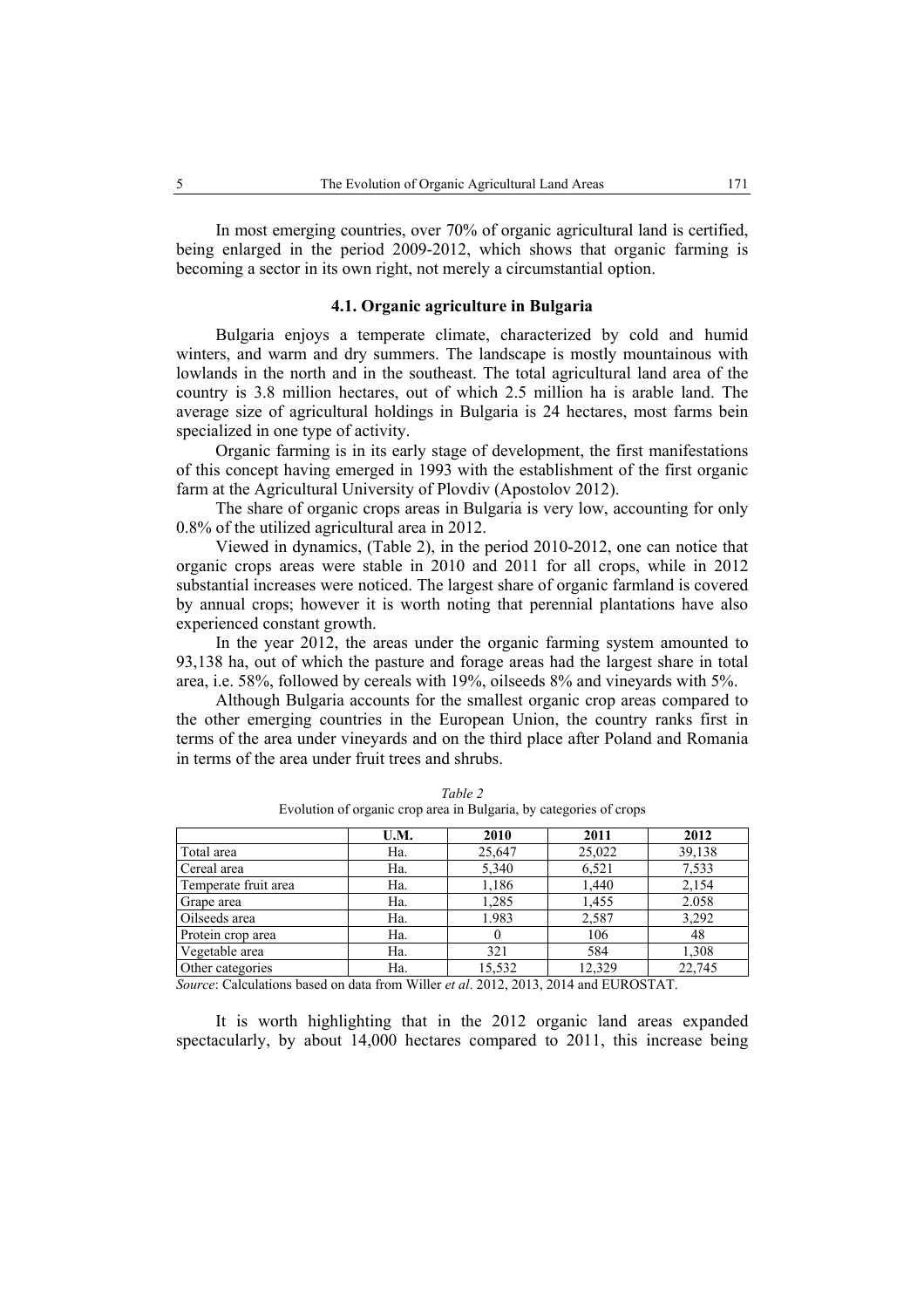generated by the substantial financial support provided by the Government of Bulgaria to organic producers. The amount of the support ranged from EUR 120/ha for meadows and pastures to EUR 613 / ha for perennials (Alecu and Alecu 2011). As part of the 2007-2013 Rural Development Program, the European funds allocated for Bulgaria totalled EUR 241,735 thousand under Measure 214 Agroenvironmental Payments (EC 2005).

# **4.2. Organic agriculture in Estonia**

Estonia is situated in Eastern Europe, having a maritime continental climate, characterized by mild winters and cool and rainy summers. The landscape features swamp areas, with partially wooded lowland areas, with plains in the north and hills in the south. The total agricultural land area of the country is about 1.1 million hectares, out of which 610,000 hectares arable land. The vast majority of farms are specialized in field crops and livestock raising, herbivores in particular. The average area of an agricultural holding is about 40 hectares.

In Estonia organic farming began to develop as early as 1989 with the establishment of the Biodynamic Association of Estonia (Vetemaa *et al*. 2012).

Given the specific features of agriculture in Estonia, mainly characterized by cereal and fodder crops and by herbivorous livestock farming, the areas under the organic farming system present the same characteristic. In the period 2010-2012, the organic areas grew steadily by about 10% per year (Table 3). In 2012, the share of organic land areas in Estonia accounted for 14.9% of the total utilized agricultural area, placing it first among the emerging countries and second in the European Union after Austria. In the year 2012, the organic crop areas totalled 142 065 ha, with pasture and forage areas accounting for the largest share of the total area at 79%, followed by cereal with 17% and oilseeds with 2%.

|                      | U.M. | 2010    | 2011    | 2012    |
|----------------------|------|---------|---------|---------|
| Total area           | Ha.  | 121,569 | 133,779 | 142,065 |
| Cereal area          | Ha.  | 19,271  | 20,493  | 23,626  |
| Temperate fruit area | Ha.  | 415     | 371     | 507     |
| Grape area           | Ha.  |         |         |         |
| Oilseeds area        | Ha.  | 1,874   | 2,091   | 3,065   |
| Protein crop area    | Ha.  | 339     | 739     | 1,917   |
| Vegetable area       | Ha.  | 105     | 113     | 110     |
| Other categories     | Ha.  | 99,565  | 109,972 | 112,839 |

*Table 3*  Evolution of organic crop area in Estonia, by categories of crops

*Source:* Calculations based on data from Willer *et al*. 2012, 2013, 2014 and EUROSTAT.

In general, organic farms in Estonia are mixed farms, combining crops and livestock farming. The average size of organic farms is about 80 hectares, but there are also farms whose area exceeds 1,000 hectares (Alecu and Alecu 2011). Most of the organic farms that are organically certified and under conversion comprise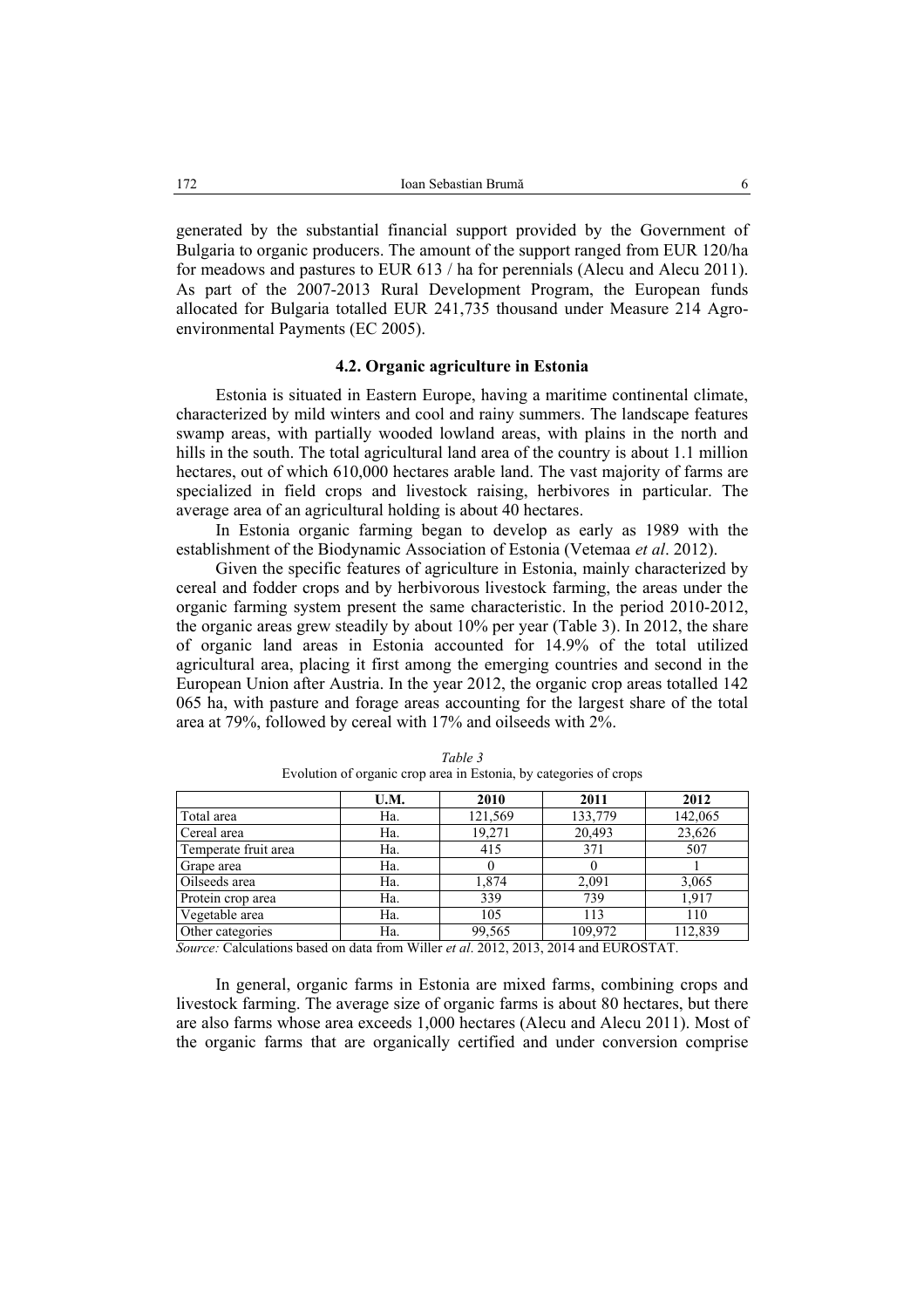meadows, followed by cereals, oilseeds and protein crops. Due to the cool climate, the areas planted with fruit trees and shrubs are very limited, consisting of berries and buckthorn.

Organic farming in Estonia was financially supported by the European and governmental programs. Under the 2007-2013 Rural Development Programme, Estonia was allocated European funding totalling EUR 168,710 thousand as part of Measure 214 Agro-environment (EC 2005).

## **4.3. Organic agriculture in Latvia**

Latvia is located in Eastern Europe, enjoying a temperate maritime climate. The landscape of the country mainly consists of fertile plains, mostly covered with pine forests. The Baltic Sea coastline of Latvia is 531 km long.

The total agricultural land area of the country is about two million hectares, out of which nearly half is arable. The vast majority of farms are specialized in field crops and livestock husbandry, especially herbivores. The average area of a farm is about 17 hectares.

Organic farming has been developing since 1989, and the first joint undertakings in the field were established after 1995 (Tambovceva and Tombovceva 2013). The area farmed in accordance with the rules and principles of organic agriculture increased each year, reaching approximately 200,000 hectares by the year 2012 (Table 4), which accounts for 10.6% of the total utilized agricultural area.

|                      | U.M. | 2010    | 2011    | 2012    |
|----------------------|------|---------|---------|---------|
| Total area           | Ha.  | 166,320 | 184,095 | 195,658 |
| Cereal area          | Ha.  | 26,699  | 26,257  | 30,771  |
| Temperate fruit area | Ha.  | 509     | 534     | 431     |
| Grape area           | Ha.  |         |         |         |
| Oilseeds area        | Ha.  | 1.144   | 1,316   | 877     |
| Protein crop area    | Ha.  | 1,008   | 3,301   | 3,299   |
| Vegetable area       | Ha.  | 244     | 328     | 116     |
| Other categories     | Ha.  | 136,716 | 152,359 | 160,164 |

*Table 4*  Evolution of organic crop area in Latvia, by categories of crops

*Source*: Calculations based on data from Willer *et al*. 2012, 2013, 2014 and EUROSTAT.

In 2012, the areas under organic crops totalled 195,658 ha, out of which pasture and forage areas had the highest share, i.e. 82%, followed by cereals with 16% and protein crops with 2%.

In the period 2010-2012, the highest growth was noticed in protein crops, three times as high in the year 2012 compared to 2010.

Taking into account the fact that organic land areas cannot expand much in Latvia, organic producers began to use modern agricultural equipment, which has contributed to constant growth in agricultural productivity.

The financial assistance from the European Union and the Latvian government fostered the development of organic farming sector, and increased production led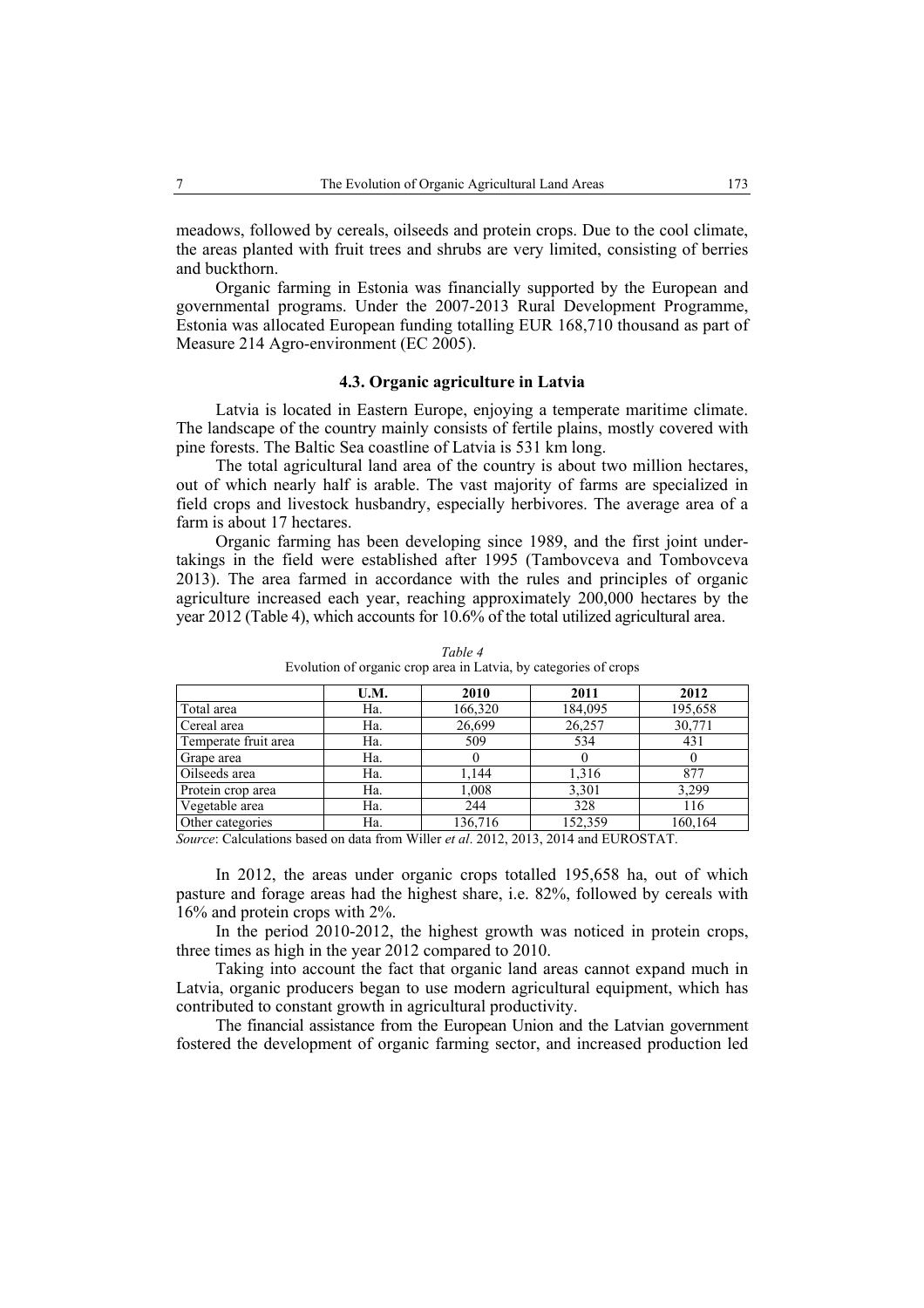to consolidation and a boost in the market for organic products. Under the 2007- 2013 Rural Development Program, Latvia was allocated European funds totalling EUR 180,055 thousand as part of Measure 214 Agri-environment (EC 2005).

In recent years, cooperatives and organic food processing companies have been established in Latvia.

## **4.4. Organic agriculture in Lithuania**

Located in Eastern Europe, Lithuania enjoys a transitional, maritime and continental climate. The landscape consists mostly of plains, as most hills have been transformed as a result of glacial deposits.

The total agricultural land area of the country stands at 2.1 million hectares, out of which 1.5 million hectares arable land. The vast majority of farms are specialized in field crops and livestock husbandry, especially herbivores. The average farm area is about 12 hectares.

The first initiatives in the field of organic farming date back to 1987. Teachers from the Lithuanian Academy of Agriculture and a number of farmers established the Lithuanian Association of Organic Agriculture – "Gaja" in 1990 (Pilipavicius 2013).

The organic agricultural area steadily increased in the period 2010-2012 (Table 5), accounting for 5.5% of the UAA in 2012. The average organic farm size is 39 hectares, three times as high compared to conventional farm area, the largest organic farm having an area of 700 hectares (Alecu and Alecu 2011).

Among the emerging countries of the European Union, Lithuania ranks first in terms of area under protein crops and second in terms of oilseed crop area.

In 2012, there were 156,539 ha of agricultural land farmed under the organic system, out of which cereals accounted for the largest share of the total area, i.e. 43%, followed by pasture and forage crops with 36% and protein crops with 17%.

Over 70% of the area farmed according to the organic rules and principles is certified as organic, the percentage being on the rise in recent years. This demonstrates that the organic farming system is stabilized and consolidated in Lithuania.

|                      | U.M. | 2010    | 2011    | 2012    |
|----------------------|------|---------|---------|---------|
| Total area           | Ha.  | 143,644 | 152,306 | 156,539 |
| Cereal area          | Ha.  | 64,509  | 54,321  | 66,923  |
| Temperate fruit area | Ha.  | 1,332   | 1.295   | 865     |
| Grape area           | Ha.  |         |         |         |
| Oilseeds area        | Ha.  | 3,349   | 2,321   | 5,513   |
| Protein crop area    | Ha.  | 27,754  | 24,387  | 26,486  |
| Vegetable area       | Ha.  | 16      | 82      | 81      |
| Other categories     | Ha.  | 46,684  | 69,900  | 56,671  |

*Table 5*  Evolution of organic crop area in Lithuania, by categories of crops

*Source*: Calculations based on data from Willer *et al.* 2012, 2013, 2014 and EUROSTAT.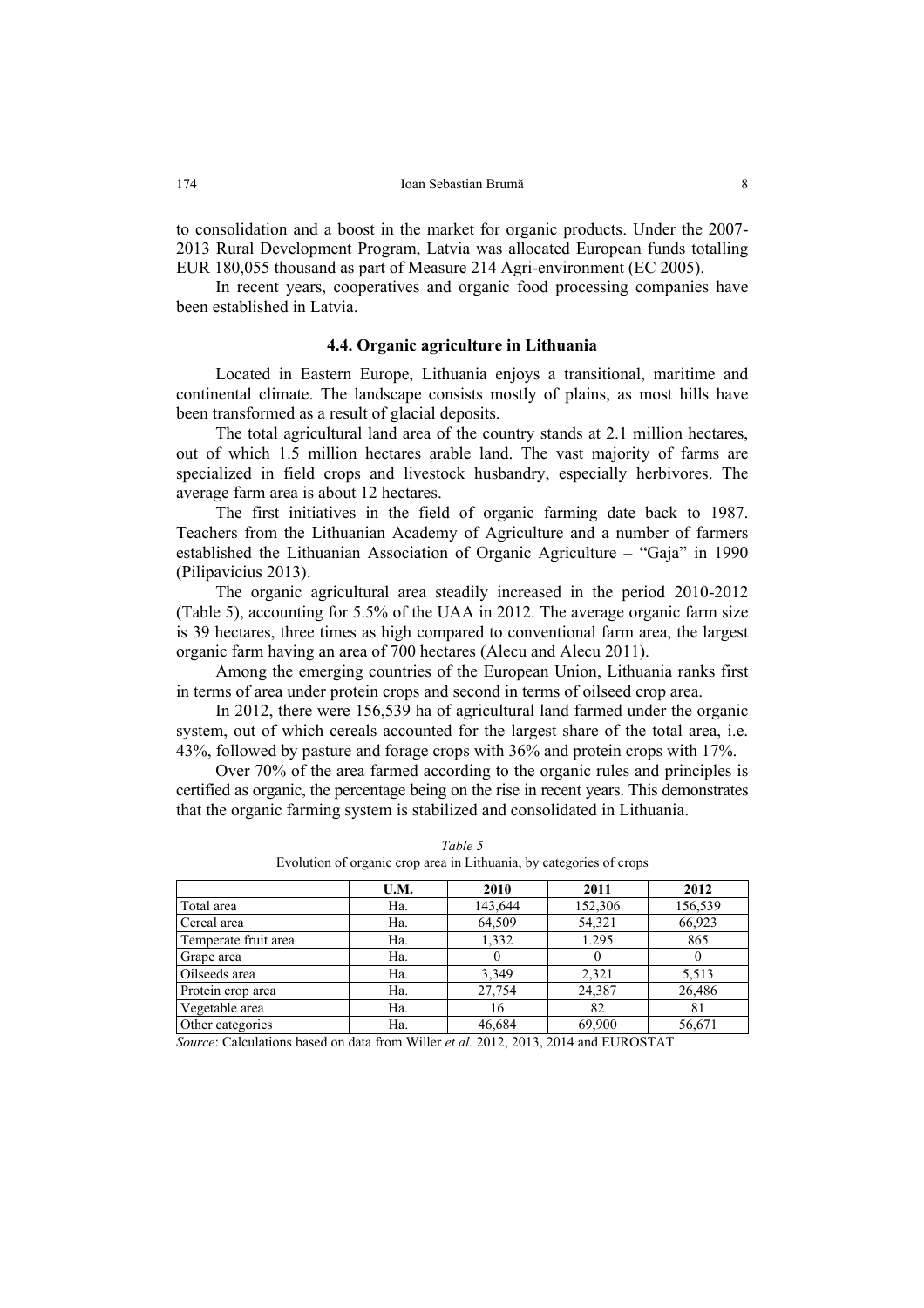Lithuania's accession to the EU is credited for growth that boosts the conversion from conventional to organic agriculture. The Lithuanian government provides financial support for the development of organic farming, while under the 2007-2013 Rural Development Program, Lithuania was allocated European funds totalling EUR 277,035 thousand as part of Measure 214 Agro-environmental payments (EC 2005).

# **4.5. Organic agriculture in Hungary**

Hungary is located in Central Europe, on the Pannonian Plain and at the foot of the inner Western Carpathians, at an equal distance from the Atlantic Ocean and the Ural Mountains and from the Mediterranean Sea and the North Sea respectively. Hungary has a continental climate with hot summers and frequent wind phenomena.

Hungary's natural characteristics ensure favourable conditions for the agricultural sector: fertile plains, an advantageous climate and above all significant water resources. The agricultural area of the country is about 5.3 million hectares, out of which 3.3 million ha arable land. The average size of agricultural holdings is 29 hectares.

Organic farming began to develop in Hungary as early as 1980, several organizations being active in this field. The areas farmed under the organic system grew steadily in the period  $2010-2012$ , to reach  $131,000$  ha in  $2012$  (Table 6), which accounts for 2.4% of the UAA.

In 2012, the area under organic farming totalled 130,609 ha, the pasture and forage crops accounting for the largest share of the total area with 67%, followed by grains with 21% and oilseeds with 6%.

Among the emerging countries of the European Union, Hungary ranks second in terms of areas under oilseeds and vegetable crops.

|                      | U.M. | 2010    | 2011    | 2012    |
|----------------------|------|---------|---------|---------|
| Total area           | Ha.  | 127,605 | 124,402 | 130,609 |
| Cereal area          | Ha.  | 22,249  | 23,112  | 27,030  |
| Temperate fruit area | Ha.  | 1,963   | 1,783   | 1,626   |
| Grape area           | Ha.  | 1,314   | 1,207   | 1,206   |
| Oilseeds area        | Ha.  | 7,317   | 7,439   | 8,467   |
| Protein crop area    | Ha.  | 1,385   | 1,813   | 2,417   |
| Vegetable area       | Ha.  | 1,388   | 1,770   | 1,818   |
| Other categories     | Ha.  | 91,989  | 87,278  | 88,045  |

*Table 6*  Evolution of organic crop area in Hungary, by categories of crops

*Source*: Calculations based on data from Willer *et al.* 2012, 2013, 2014 and EUROSTAT.

Within the 2007-2013 budget, the European Union and the Government of Hungary boosted the development of organic farming, under the 2007-2013 Rural Development Program Hungary having been allocated European funds totalling EUR 873,903 thousand through Measure 214 Agri-environment (EC 2005).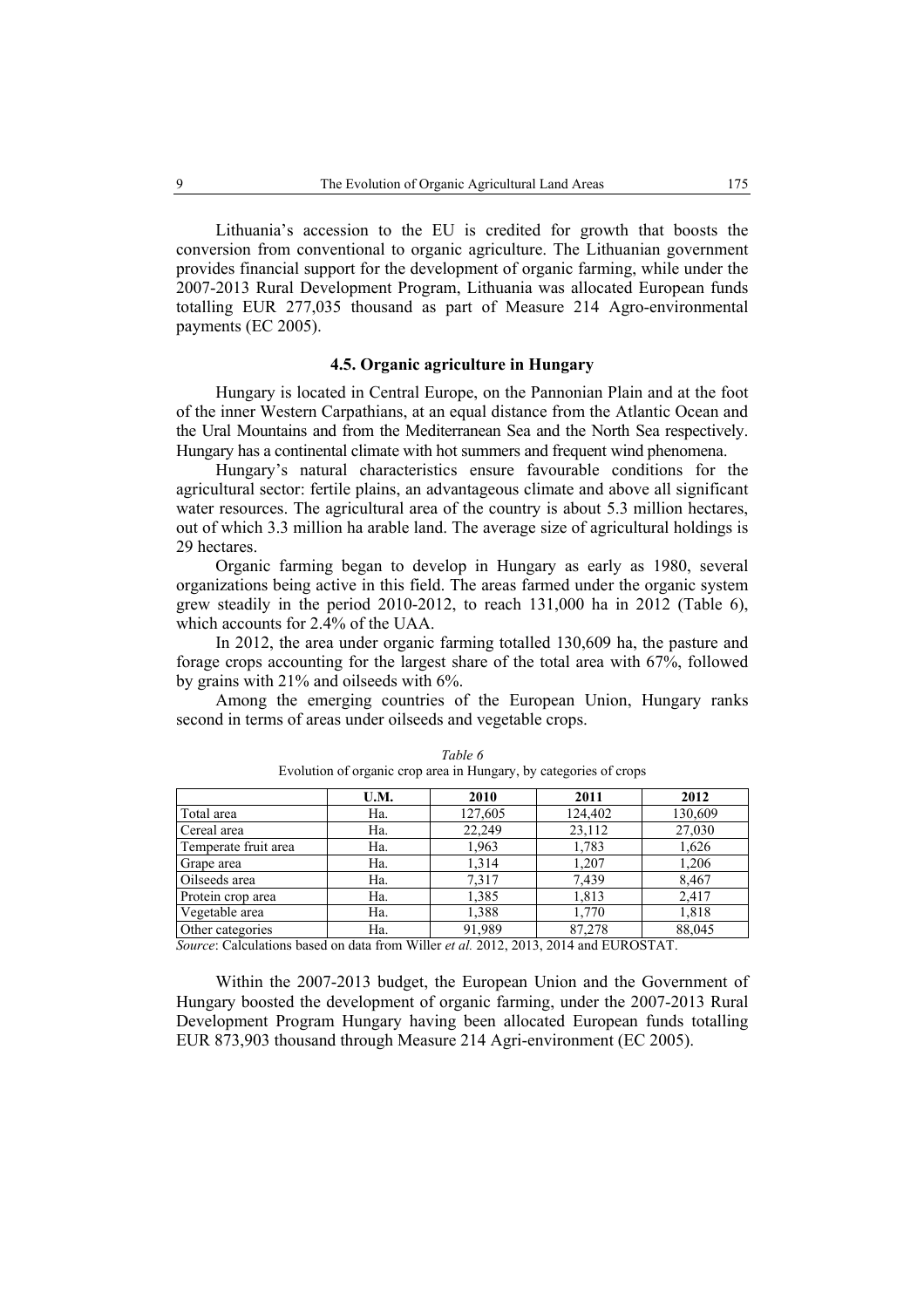## **4.6. Organic agriculture in Poland**

Located in the north of Central Europe, Poland has a temperate, maritime and continental type climate, characterized by relatively cold winters and hot summers. The landscape consists mostly of lowlands.

Poland boasts the largest agricultural area in the region and most farmers, however the farm size is small (the average size is 7.8 ha at national level, and 3.3 ha and 16.5 ha respectively in southern Poland and in the northern regions).

In terms of arable land areas, Poland occupies a top position in the European Union (after France, Spain and Germany), yet on the basis of the soil fertility index, it is ranked in the "low" to "moderate" range.

Organic farming emerged in Poland in 1980 under the influence of experts from Demeter Association. In 1989 the Ekoland association was established, becoming in 1990 full member in the IFOAM (Metera 2005).

The agricultural area farmed according to the rules and principles of organic farming is on the rise in Poland, increasing by 10% each year in the period 2010- 2012 for all crop categories (Table 7).

The agro-environmental conditions for the development of organic farming are favourable, as in Poland the use of chemicals in agriculture has always been lower than in the majority of the other European countries (Alecu and Alecu 2011).

In the year 2012, Poland ranked first among the emerging countries and fifth in the European Union after Spain, Italy, France and Germany in terms of organic agricultural area. About 70% of the area is certified as organic.

In 2012, the area farmed under the organic system totalled 661,956 ha, with pasture and forage areas accounting for most of the total area with 73%, followed by cereals with 19% and fruit trees and shrubs with 6%.

Compared to the other emerging countries in the European Union, Poland ranks first in terms of cereal, fruit trees and vegetable crop areas.

|                      | U.M. | 2010    | 2011    | 2012    |
|----------------------|------|---------|---------|---------|
| Total area           | Ha.  | 521,970 | 609,412 | 661,956 |
| Cereal area          | Ha.  | 102,275 | 109,511 | 122,817 |
| Temperate fruit area | Ha.  | 17,547  | 36,792  | 41,990  |
| Grape area           | Ha.  | 96      | 22      | 35      |
| Oilseeds area        | Ha.  | 2,381   | 1,315   | 1,573   |
| Protein crop area    | Ha.  | 4,899   | 4,194   | 5,698   |
| Vegetable area       | Ha.  | 5,200   | 7,364   | 9,379   |
| Other categories     | Ha.  | 389,572 | 450,224 | 480,464 |

*Table 7*  Evolution of areas under organic crops area in Poland, by categories of crops

*Source:* Calculations based on data from Willer *et al*. 2012, 2013, 2014 and EUROSTAT.

The financial support for organic farming in Poland has been very important, as according to the 2007-2013 Rural Development Program, Poland was allocated European funds totalling EUR 1,853,000 thousand under Measure 214 Agri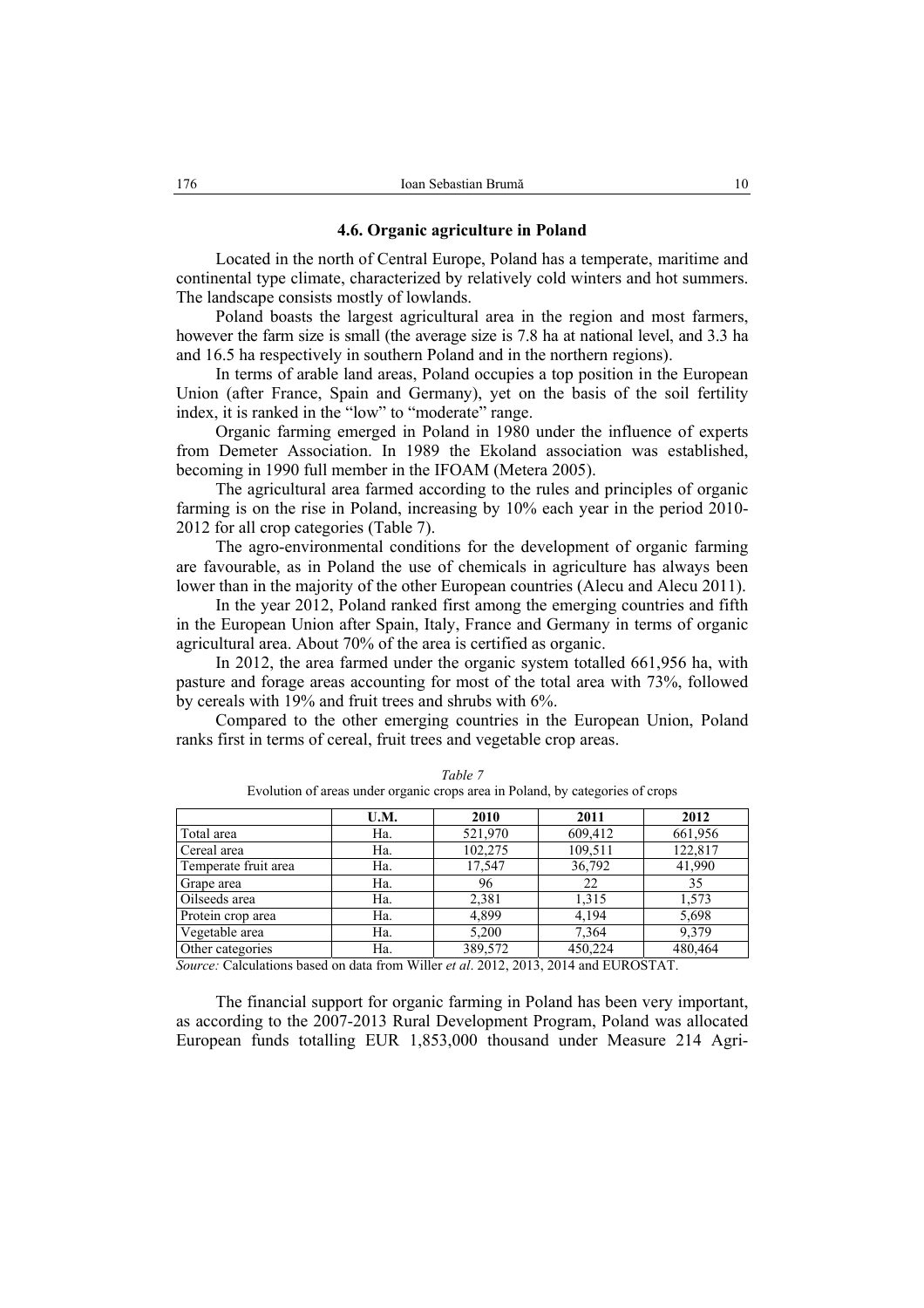environment. The European Union assistance is complemented by financial support provided by the Government of Poland (EC 2005).

## **4.7. Organic agriculture in Romania**

Romania is located in central-south-eastern Europe, its landscape being characterized by four elements: variety, proportionality, complementarity and symmetrical arrangement, given the large number of landforms, the approximately equal distribution of major landscape types (35% mountains, 35% hills and 30% plateaus and plains) and the grouping of landscape types. The climate is temperate continental, marked by influences of the steppe climate from the east, Adriatic from the southwest, oceanic from the west and northwest, all in all preserving the identity of the climate shaped by the Carpathians, the Black Sea and the Danube.

With a utilized agricultural area of 13.3 million ha (accounting for 55.8% of the area of the country) in 2010, Romania possesses significant agricultural resources in Central and Eastern Europe. Although significant areas of the utilized agricultural area are classified as disadvantaged areas, the soil conditions are particularly favourable to agricultural production activities in the southern and western regions of the country. Most of the utilised agricultural area is arable land (8.3 million ha), followed by pasture and meadows (4.5 mil. ha), permanent crops (0.3 mil. ha) and kitchen gardens (0.2 mil. ha) (NIS, 2012).

Organic farming has developed very fast in Romania since 1997, following the establishment of the first association of organic producers known as "Bioterra Association". In the period 2010-2012, the organically farmed areas experienced a weighted average annual growth rate of about 20% (Table 8).

In 2010, the total area farmed according to the organic production methods stood at 182,705 ha, out of which 55% under conversion and 45% certified organic area. In 2012, the area under organic crops increased to 288,261 ha on account of areas under conversion, while only 36% of the area was certified as organic. From this point of view, Romania ranks second to last among the emerging countries, ahead of Bulgaria.

In the year 2012, the area farmed under the organic system totalled 288 261 ha, pasture and forage areas having the largest share in total organic area with 45%, followed by cereals with 36% and oilseeds and protein crops with 16%.

| Eventuon of them under organic crops in reomaina, oy categories of crops |      |         |         |         |  |  |
|--------------------------------------------------------------------------|------|---------|---------|---------|--|--|
|                                                                          | U.M. | 2010    | 2011    | 2012    |  |  |
| Total area                                                               | Ha.  | 182,705 | 229,946 | 288,261 |  |  |
| Cereal area                                                              | Ha.  | 72,297  | 79,167  | 105,149 |  |  |
| Temperate fruit area                                                     | Ha.  | 1,888   | 2,726   | 4,668   |  |  |
| Grape area                                                               | Ha.  | 894     | 843     | 1,649   |  |  |
| Oilseeds area                                                            | Ha.  | 45,521  | 46,046  | 43,923  |  |  |
| Protein crop area                                                        | Ha.  | 5,560   | 3,147   | 2,764   |  |  |
| Vegetable area                                                           | Ha.  | 732     | 911     | 893     |  |  |
| Other categories                                                         | Ha.  | 55,813  | 97,106  | 129,215 |  |  |

*Table 8* 

| Evolution of area under organic crops in Romania, by categories of crops |  |  |  |
|--------------------------------------------------------------------------|--|--|--|

*Source*: Calculations based on data from Willer *et al.* 2012, 2013, 2014 and EUROSTAT.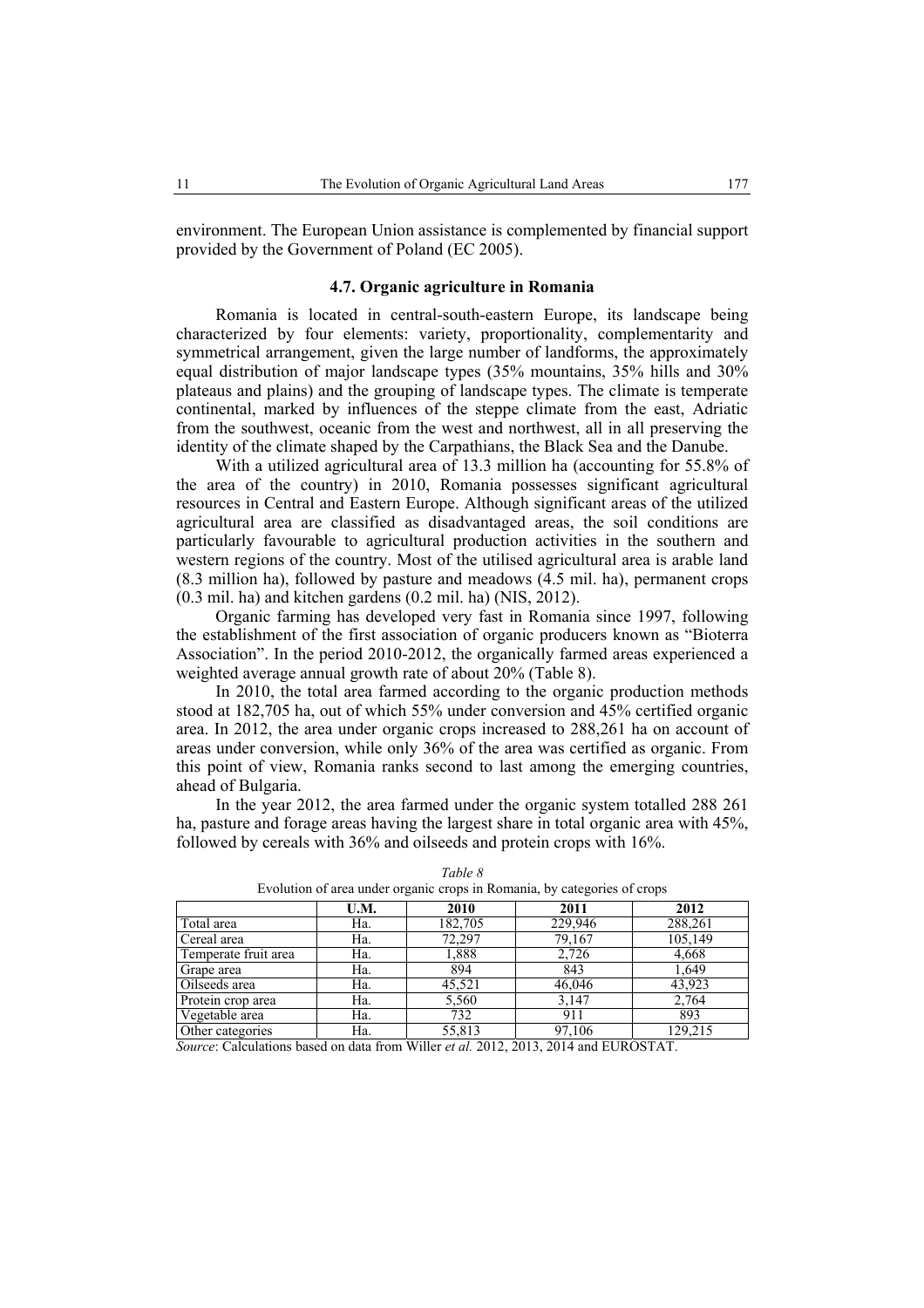Financial support for organic farming in Romania was important, as under the 2007-2013 Rural Development Program, Romania was allocated European funds totalling EUR 817,055 thousand under Measure 214 Agri-environment (EC 2005).

#### **5. CONCLUSIONS**

Organic farming in the emerging countries in the European Union experienced significant growth in the period 2010-2012 as regards the area farmed according to the organic farming rules and principles. The financial support provided by the European Union through specific financing measures, laid down in the 2007-2013 Rural Development Program, alongside with governmental assistance, noticeably contributed to the development of this sector in all investigated countries. The diversification of organically grown crops was boosted through grants awarded by species.

In the future, organic farming is expected to develop even more in these countries, while improvements in the sector involved in processing the organic production are also expected.

The European Commission, by the adoption of the *Action Plan for the Future of Organic Production in the European Union* in 2014, outlined very clearly the goals for the development and especially the consolidation of the organic farming sector in all European Union member states.

## **6. ACKNOWLEDGMENTS**

This paper is supported by the Sectoral Operational Program Human Resources Development (SOP HRD), financed from the European Social Fund and by the Romanian Government under the contract number POSDRU/159/1.5/133675.

#### **REFERENCES**

- 1. Alecu, I. N., Alecu, E. (2011), *Situatia agriculturii și a exploatatiilor agricole în tările membre ale Uniunii Europene,* Editura CERES, Bucureşti.
- 2. Apostolov, S. (2012), *Bulgaria: Boom of Organic Agriculture*, in The World of Organic Agriculture. Statistics and Emerging Trends 2012, coord. Helga Willer, Lukas Kilcher, FiBL şi IFOAM.
- 3. Metera D. (2005), *Organic Farming in Poland*, in Organic Europe, http://www.organiceurope.net/country-info-poland-report.html.
- 4. Pilipavicius, V. (2013), *Lithuania: Country report, 2013*, in Organic Europe, http://www. organic-europe.net/2671. html?&L=1%20onfocus %3Dblur Link%28this%29%3B.
- 5. Sahota, A. (2014), *The Global Market for Organic Food and Drink,* in The World of Organic Agriculture. Statistics and Emerging Trends 2014, Coord. Willer, H., Lernoud, J., IFOAM, FiBL.
- 6. Tambovceva, T., Tambovceva, A. (2013), *Development of organic agriculture: case of Latvia*, Proceedings of the 2013 International Conference on Energy, Environment, Ecosystems and Development, http://www.europment.net/library/2013/rhodes/EEED.pdf.